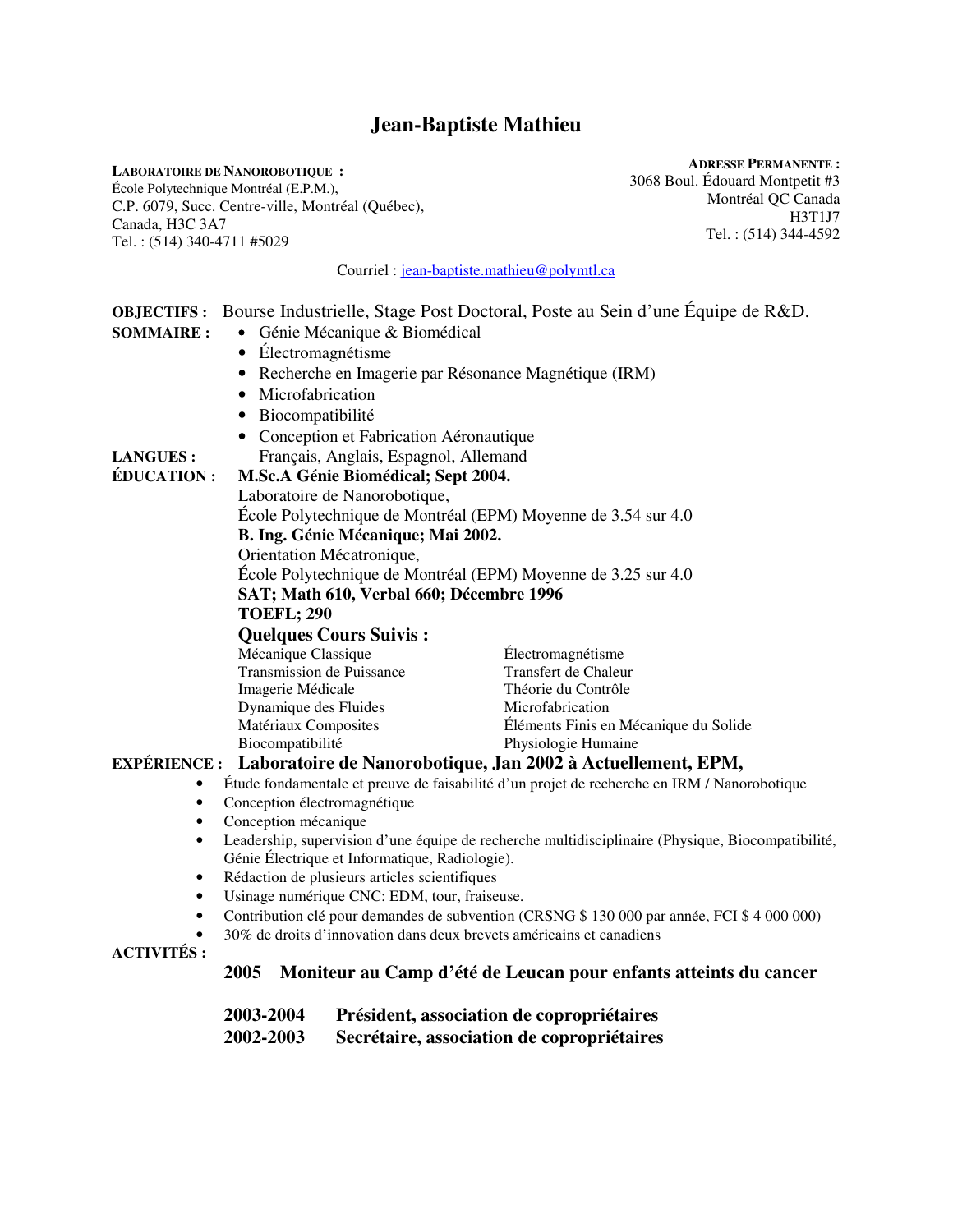# **1998-2002 Équipe Étudiante d'Aerodesign (SAE Aerodesign Competition)**

- Conception et fabrication de 5 avions cargos Radiocommandés (Champions du Monde Aerodesign West en 2000 et 2002)
- Directeur des Communications : Rapports Techniques, Activités de financement, Évènements promotionnels, Entrevues télévisées
- Expérience concrète en mécanique aérospatiale, conception aéronautique et techniques de fabrication
- Travail d'équipe, Gestion de Projet
- CAD/CAM
- Design et Fabrication de Matériaux Composites

## **2000-2003 Recrutement Étudiant (École Polytechnique de Montréal)**

• Visites guidées, Animation lors d'évènements promotionnels, télémarketing

## **INFORMATIQUE :**

- Matlab, Simulink, html, C++
- Autocad, Dassault Catia (CAD), Photoshop, 3DS Max, Rhino 3D
- Nastran (FEA), ANSYS (FEA), PC Laminate (composite materials Design)

## **FORMATION ADDITIONNELLE :**

- Usinage CNC : Formation Fraisage et tournage chez EMCO-MAIER, Columbus Ohio
- **Prise de parole en public** : Continuing Education, McGill University, (Montreal Canada)
- Microfabrication : Environnement de salle blanche, EDM, Photolithographie, Laser Excimer

### **PUBLICATIONS :**

**Articles de Journaux :** 

- MARTEL, S., **MATHIEU, J.B.**, FELFOUL, O., CHANU, O., ABOUSSOUAN, E., TAMAZ, S., POUPONNEAU, P., BEAUDOIN, G., SOULEZ, G., YAHIA, L'H., MANKIEWICZ, M., "Automatic Vascular Navigation of Untethered Objects Using Magnetic Resonance Imaging Technology", Applied Physics Letters, vol. 90, 10, Mar 5th 2007.
- FELFOUL, O., **MATHIEU, J.B.,** BEAUDOIN, G., MARTEL, S., MR-tracking Based on Magnetic Signature Selective Excitation, IEEE Trans. Med. Imaging, (2006), (Accepted, 2007-02- 04)
- **MATHIEU, J.B., MARTEL, S., "Magnetic Microparticle Steering within the Constraints of an** MRI System: Proof of concept of a Novel Targeting Approach", Biomedical Microdevices, (2006), (In Review)
- TAMAZ S., CHANU A., **MATHIEU J.B.,** GOURDEAU R., MARTEL S., Real-time MRI-based Control of a Ferromagnetic Core for Endovascular Navigation, IEEE Transactions on Biomedical Engineering, (2006), (In Review)
- **MATHIEU, J.B., BEAUDOIN, G., MARTEL, S.** "Method of propulsion of a ferromagnetic core in the cardiovascular system through magnetic gradients generated by an MRI system". IEEE Transactions on Biomedical Engineering, Vol.53, no. 2., (2006), p292-299
- **MATHIEU, J.B.,** MARTEL, S., YAHIA, L., SOULEZ, G., BEAUDOIN, G. "Preliminary Investigation of the Feasibility of Magnetic Propulsion for Future Microdevices in Blood Vessels". BioMedical Materials and Engineering, vol. 15 (2005), pp. 367-374

**Brevets :** 

- MARTEL S., **MATHIEU J.B.,** YAHIA L'H., SOULEZ G., BEAUDOIN G., 2004, "Method and System for Propelling and Controlling displacement of a Microrobot in a blood Vessel", US 2004/0210128A1, CA2425795-A1.
- **MATHIEU J.B.,** FELFOUL O., MARTEL S., BEAUDOIN G., "Magnetic Signature Selective Excitation Tracking", US Provisional Patent Application 60/693,082, Filed 2005 June 23rd.

**Participation Demandes de Subventions :** 

- NSERC Strategic Project Grants (SPG) CAD \$ 130 000 per year, Grant Proposal: Propulsion and control of microdevices by magnetic gradients for endovascular applications, Accepted in October 2003.
- CFI Grant proposal, CAD \$ 4 000 000, Equipment for a Magnetic Resonance Propulsion platform for the development of BioMicroRobots, Accepted in February 2004.

#### **Rapports et Mémoires :**